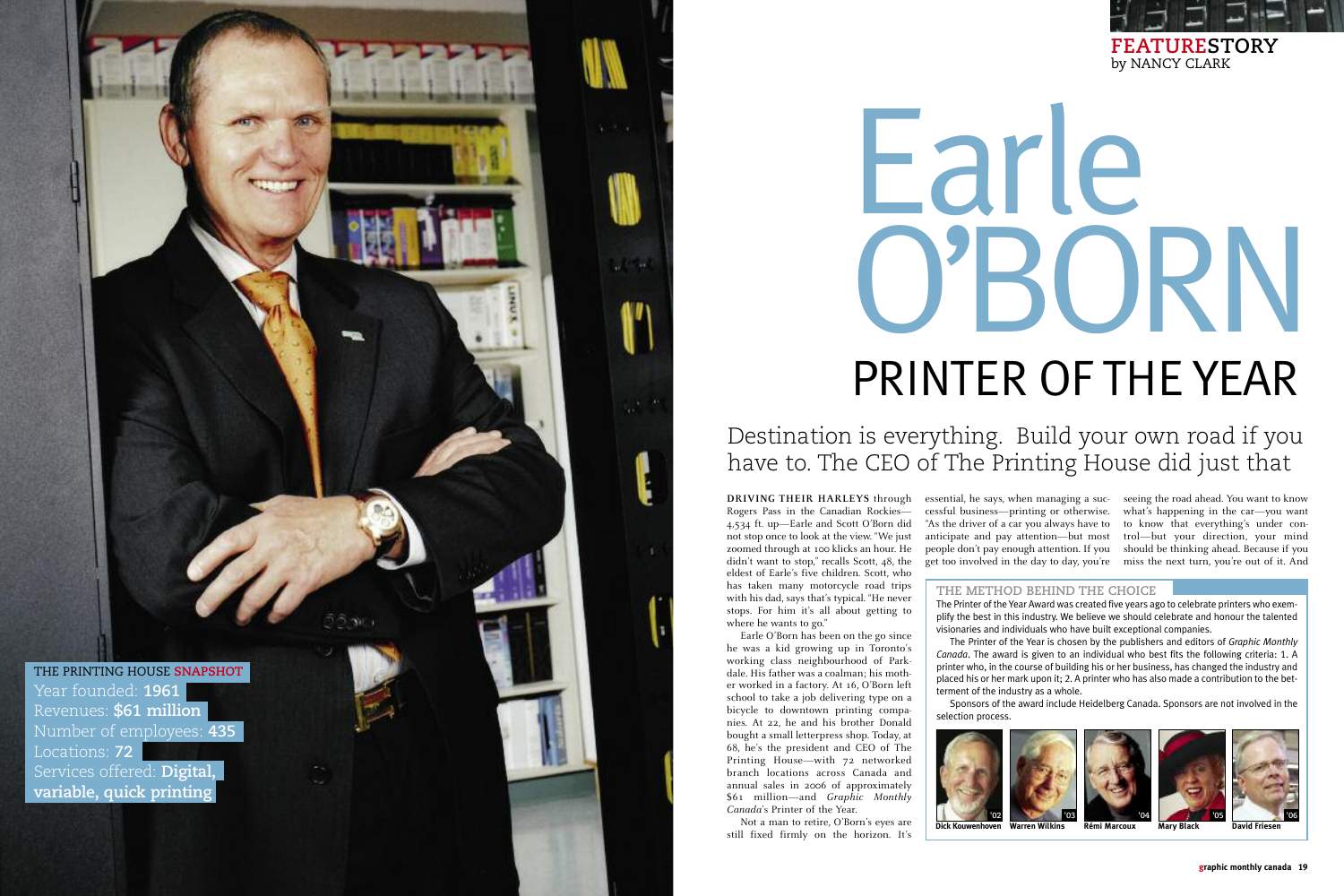today, if you miss the turn, you're definitely out of it. Your recovery is going to be difficult."

O'Born says this while sitting in his boardroom at TPH's corporate office in Toronto. While talking, he sits back in his chair, then he leans forward, then he taps his foot on the floor and then, finishing with a flourish, he drums with his hands on the table—like a drummer accompanying a comedian's punch line. He is never still.

When asked just how a manager recog-

O'Born does not answer directly, but instead launches into a question of his own, which is followed by an analogy, which is followed by an anecdote. "Someone told me once that I was a random thinker—that I jump all over the place," O'Born says. But it's not so much that his thoughts are random, but that they leap so far ahead that listeners are left scrambling to keep up. It seems we are to decipher the answers, make the connections ourselves, learn through experience.

nizes which bend in the road to take, "I'm a big believer in self learning." In fact, it's what O'Born's done all his life.

> "The day I turned 16, I ran out of school," he says. "I took a full-time job [as an apprentice journeyman typesetter] that netted me \$25 per week." At 19, he got married. Then in 1961, when he was 22 and already a father of two small children, Scott and his younger sister Jamie, now 46, he persuaded his older brother Donald to buy a small Toronto letterpress shop with him. They paid \$1,000 for it. "I wanted to be a better typesetter by learning how to operate a press," he says.

> For two years Donald worked at sales, while Earl taught himself to run the press and printed the orders—still working days at his old typesetting job. They ploughed as much money as they could back into the business and worked 24/7. O'Born explains: "I had been making \$14,000 a year at the typesetting job. It was a pretty good salary. Then I get into this and I'm back down to \$75 a week, which is less than \$5,000 a year. I guess I had a lot of faith in myself. I guess I was a cocky bugger to pull a stunt like that." And what did his wife have to say about this stunt? "I don't recall she said anything at all."

> Eventually that marriage would end in divorce. But before that there were things to do and bends in the road to navigate. Even in 1961, letterpresses were old technology. Soon the company, now called The Printing House, switched to offset duplicators, new-fangled black-and-white Xerox photocopiers and even newer Itek cameras. TPH published a unit-based price list and offered customers "while-uwait" service—both unheard of at the time. TPH was in the vanguard of instant printing in Canada.

> Many people would say O'Born saw an opportunity and seized it, but that's not what he would say. "Personally I don't believe in opportunities. Opportunities only exist in hindsight."

> Okay, if it wasn't an opportunity what was it? Well, we're back to the roadway analogy. According to O'Born, if you are really paying attention, what direction to take is obvious—and if there is no road in the direction you want to go, you make the road yourself. You don't wait for opportunities, you create them.

> Which is why he created TPH's branch system—known within the company as "branchizing." Four years in, business was going so well that the brothers were contemplating expanding the shop into larger



**FIRST TPH BRANCH IN CENTRAL TORONTO IN THE EARLY '60s** After his first location in downtown Toronto, O'Born decided to expand. He opted for small locations that were faster and easier to manage and that could speed up delivery by locating closer to dense business centres and customers. The second location opened in Toronto in 1965 and since then, a branch has opened every year or so, depending on market demand.

#### **CHARITABLE OFFICE**

In 1983, TPH established a separate charitable office with the mandate that, as long as TPH continued to earn a profit, it would support registered charities in Canada with donations of in-kind services, time, or money. O'Born's wife Janice runs the office with four full-time staff.



#### **TYPIST GUIDE**

In the early '70s the company identified a major shift in the typical print buyer role. Receptionists, now empowered with a Selectric typewriter, began creating documents and placing orders. TPH created the *Typist Guide* to help them create documents more efficiently.

## **"WE MAKE YOU LOOK GOOD ON PAPER" CAMPAIGN**

During the late '80s TPH launched an award-winning radio commercial called *the Office Manager – Master of the Universe,* played by some of the original cast of

Second City: Eugene Levy, Rick Moranis, Debra McGrath and John Hemphill. The radio spots introduced TPH's trademark phrase "We Make You Look Good On Paper."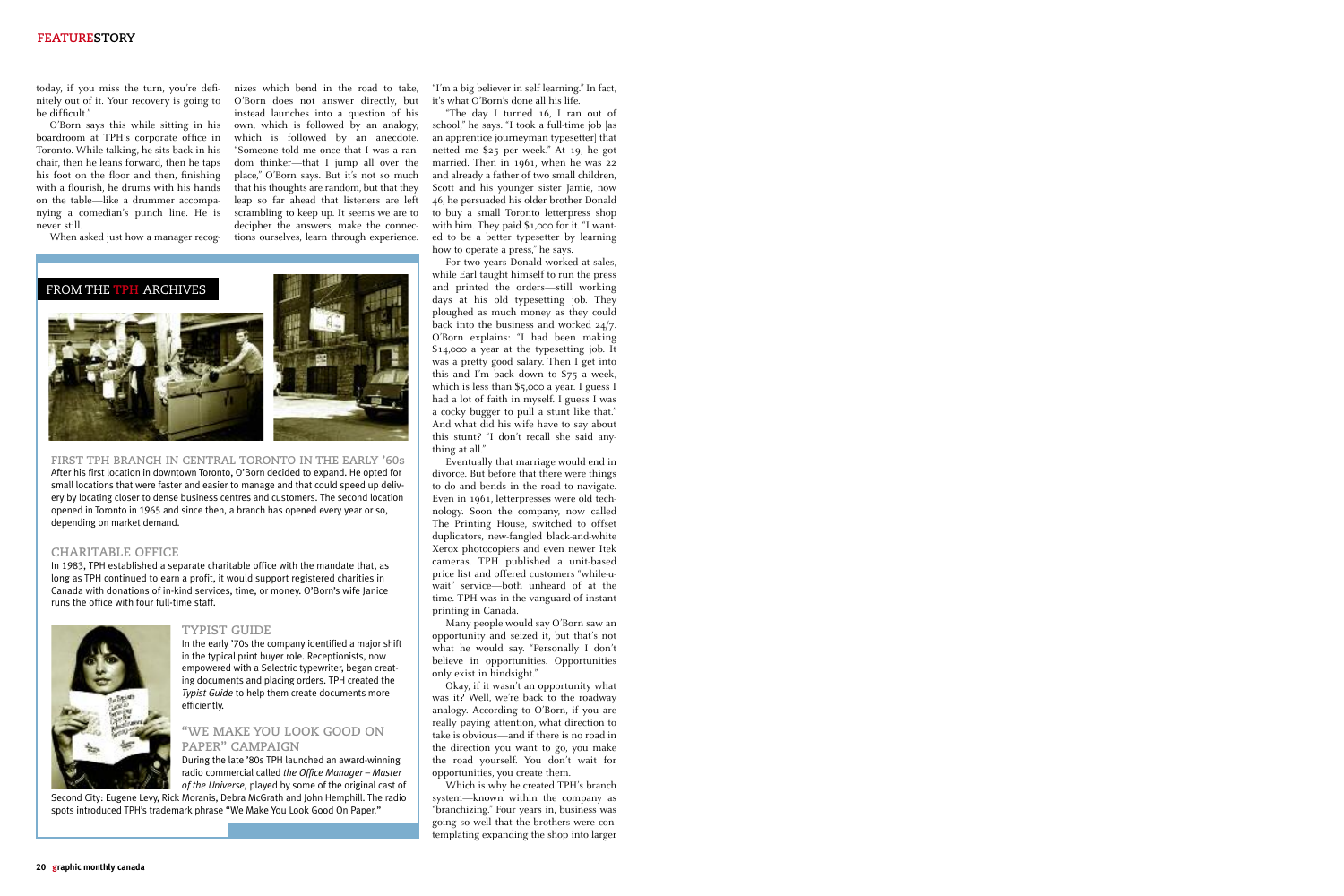premises. O'Born's instinct was not to go that way. He explains why not by talking his customers' eyes." And O'Born believes about shoes. "I always compare the printing industry to the shoe business. Think about it: everybody is a potential customer and it's competitive as hell. And how does a buyer distinguish what they're paying if they opened a second small shop at a for? Can the buyer really tell the difference between a \$1,500 pair of shoes and a \$100 pair? The trick is for the seller to present

you do that through customer service. If they expanded the shop and took on many more orders, they would not be able to provide the same speedy delivery of jobs, but location near a cluster of existing clients, TPH could maintain quality and even increase speed. In 1965, TPH opened its

himself as the distinguishing difference in second location in Toronto. Branches have sprung up on a regular basis ever since. In the 1970s, O'Born moved the family to Vancouver and began to open branches in B.C. and Alberta.

> "Yes," says his son Scott. "He's a great champion of his employees." Scott has worked for TPH on and off for 30 years, starting part-time as a courier at one of the branches when he was 12. He worked his way up through bindery, finishing and finally learned to operate a press. He now works at the corporate office as vice president of operations technology. That means he oversees the digital network that connects all 72 branches and allows hundreds of orders and jobs a day to flow from customer to branch, or from branch to branch.

> But when franchising became the norm in the instant printing business, why didn't TPH turn its branches into franchises? O'Born shrugs, "Why would I give up control?"

> Control is a big issue for O'Born. "I guess I'm a bit of a bully," he admits. It's a management style that does not suit everyone and led to the amicable departure of his brother Donald from the business 15 years ago. His admission to being a bully seems contradictory in some ways. Minutes after declaring that the only way to run a business is to be a dictator, he says that he has great faith in his employees, has no problems delegating and in fact gives his branch managers a great deal of autonomy. Can both be true?

> Daughter Jamie, TPH's executive vice president and chair of business development, agrees. "He's got very good emotional IQ. He's fostered a culture of empowerment and self-direction." Jamie recounts the story of how she started at TPH. It was during the Vancouver years. Their parents had split, Scott and Jamie stayed in Vancouver with their father, while their younger brother Jason returned to Toronto with their mother. Jamie was 18 and procrastinating about going to university. Her father wouldn't allow her to sit around all day and hauled her into a TPH Vancouver branch. He gave her a briefcase, filled it with TPH promos, and told her she had two weeks to deliver the items to each business in the patch (TPH lingo for the 10-kilometre radius around a branch).

> "Well, after two weeks I come back having done as he asked, and he fills up the briefcase again and sends me back out. And then I come back and he does it a third time and I get impatient and he tells me, 'You are going to continue to

### **CHARITABLE GREETING CARDS**

Each year since 1991, TPH has donated the proceeds from greeting cards it creates, produces and sells. The artwork, stock and printing are donated by Canadian artists, Buntin Reid, Domtar and TPH. Since inception, the program has raised more than \$1.2 million for Canadian charities.

#### **CD/DVD DUPLICATION SERVICES**

In 2004, TPH opened its first on-demand, short-run dedicated CD/DVD duplication branch in downtown Toronto.

#### **ENVIRONMENTAL RESPONSIBILITY**

All 70 locations of TPH have received Chain of Custody (CoC) certification from the Forest Stewardship Council.

**ONE OF 50 BEST MANAGED COMPANIES**  In 1999 and 2000, TPH was recognized as one of Canada's 50 Best Managed Companies.

The Printing House maintains a sophisticated coast-to-coast network to keep its branches connected. Its nerve centre is the Network Services Data Centre at the company headquarters in Toronto. The centre was created in late 1993 when TPH participated in Microsoft's Beta program for Windows NT Advanced

Today, all locations are connected to TPH's high-speed network, giving each branch access to powerful operating systems that generate and manage workflow, produce real-time employee recognition based on daily measurable achievements, manage information and reporting, and provide customer-relationship tools.

The centre comprises the latest technology from Dell, Cisco, Juniper, EMC, Microsoft and TrippLite. Systems are monitored 24 hours a day seven days a week combined with a network of three separate backbone providers.

All data contained in the data centre is secured with the latest cryptography, virus



protection, and intrusion detection tools. Firewall devices are located at all perimeter points of the network as well as between the DMZ and internal networks, including all production and corporate operating systems. The physical area itself has biometric and other controls for restricted access with physical back-up centres located in Ottawa and MCI/Verizon Canada. Secondary systems, such as DNS and Web services, come online if there's a problem at the main data centre. TPH employs its own internal team of Microsoft-certified engineers, technicians, and software developers.

### STAYING **CONNECTED**